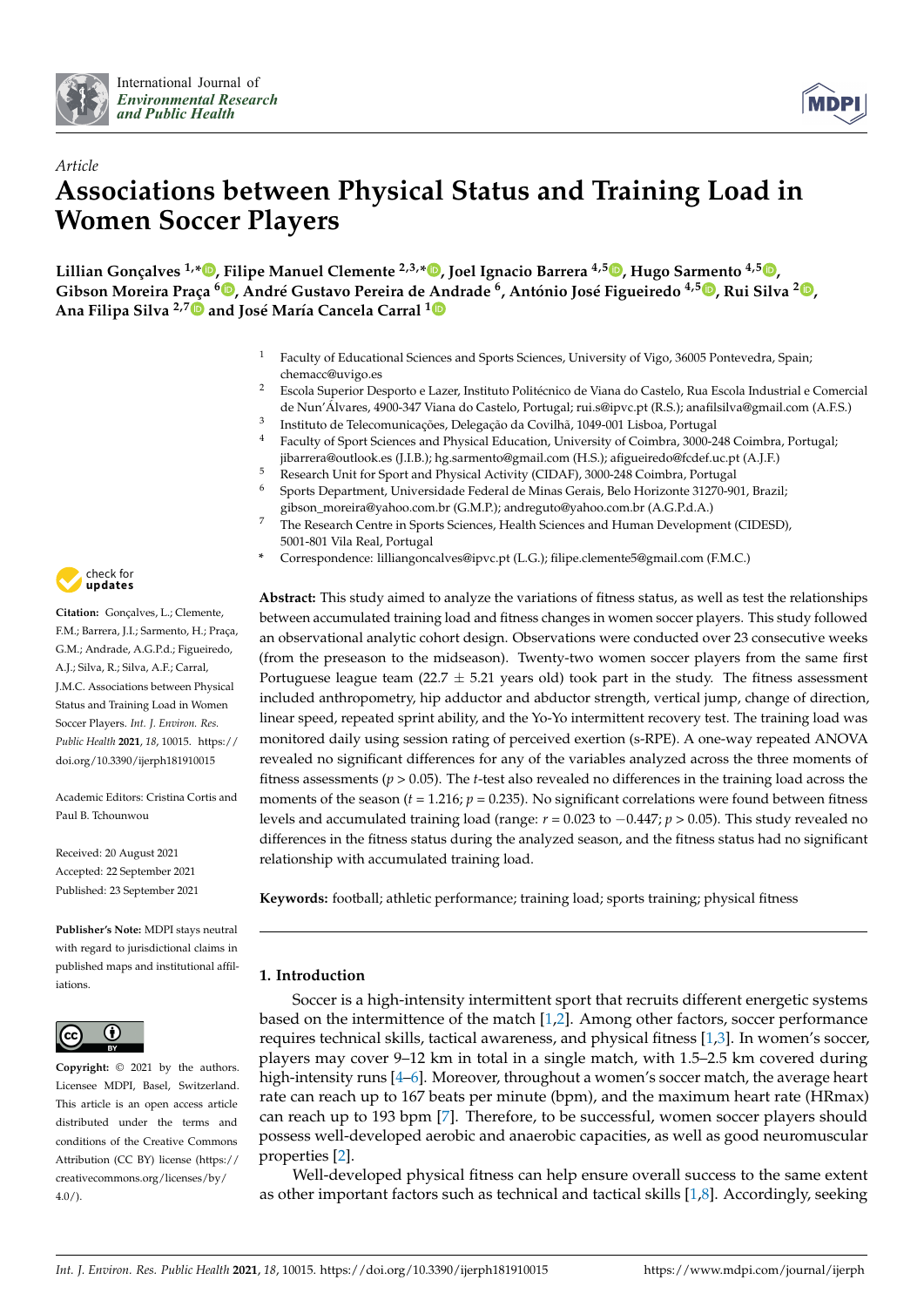an improvement in fitness status, it is necessary to understand the status of players, thus making the assessment a determinant factor for individualization of the training and controlling the development of the players [\[1](#page-7-0)[,9\]](#page-7-7). Regarding the control of evolution, it is also expectable that some fitness variations may occur across a season, specifically considering the three main periods of training and competition: (i) preseason, (ii) earlyseason, and (iii) end-season [\[1,](#page-7-0)[10,](#page-7-8)[11\]](#page-7-9).

For example, body fat is usually lower after the preseason training period than at the start of the preseason [\[10,](#page-7-8)[12\]](#page-7-10). Additionally, significant changes occur in the biomarkers of physiological stress [\[1,](#page-7-0)[13\]](#page-7-11). Considering the physical fitness of female soccer players, it was found that countermovement jump scores seem to improve during the season [\[1\]](#page-7-0). Furthermore, the linear speed at 15 m improves during the preseason before stabilizing until the end of the season, whereas the linear speed at 25 m starts to decrease at the end of the season [\[11\]](#page-7-9). Naturally, considering seasonal variations, most of the fitness changes occur during the preseason because the training sessions during this phase are focused on establishing the players' fitness [\[3](#page-7-2)[,14](#page-7-12)[,15\]](#page-7-13). In contrast, during the season, more focus is placed on tactical and technical skills [\[16\]](#page-7-14), with some efforts to stabilize players' fitness.

Even though no perfectly related variations were observed across the season, physical/physiological adaptations could be related to the training load and stimuli imposed on the players [\[17\]](#page-7-15). Therefore, a dose–response relationship is expected to arise between the training load and changes in fitness that may occur in soccer players [\[18\]](#page-7-16). However, such a relationship can vary on the basis of the training load measures and fitness parameters used; moreover, the relationship might not be as obvious or straightforward as expected [\[18](#page-7-16)[,19\]](#page-7-17). As an example, in a study conducted on professional soccer players, relationships were found between accumulated perceived exertion and the speed achieved in the 30–15 Intermittent Fitness Test by professional players [\[20\]](#page-7-18). However, in another study (also on soccer players), such a relationship was not meaningful [\[21\]](#page-8-0).

As mentioned above, the magnitude of the relationship between load and adaptations can vary as a function of the measures used. In the case of training load monitoring, one of the most commonly used measures is the rating of perceived exertion (RPE) [\[22,](#page-8-1)[23\]](#page-8-2). This measure has been confirmed as valid and reliable, based on different scales (e.g., CR-10, CR-100), to estimate the intensity of a training session. According to the score provided by the player, RPE can be used to calculate the session RPE (s-RPE), which is the multiplication of the RPE score by the duration of the session (in minutes) [\[23,](#page-8-2)[24\]](#page-8-3). Since this measure (s-RPE) has been highly correlated with internal load markers (e.g., heart rate measures) and external load markers (e.g., total distance, player load) [\[25](#page-8-4)[,26\]](#page-8-5), it seems to be a good measure to test relationships with fitness adaptations across the season.

Adaptions in soccer players take time and are influenced by multiple factors, such as age, gender, training history, psychological factors, and the duration, intensity, and frequency of training [\[18,](#page-7-16)[27\]](#page-8-6). Therefore, it is difficult to understand which factors promote changes in players in women's soccer. In the particular case of women's soccer, dose– response relationships have not been explored' for that reason, there is a need to test whether such a relationship exists.

Testing the possibility of relationships between accumulated training load and the changes in fitness status would help to identify whether training load is a determinant of these changes or if there are other factors that coaches should be aware of. For that reason, the aims of this study were to analyze variations in the fitness status of women soccer players over time (repeated measures) and test the relationships between accumulated training load and fitness variations.

#### **2. Materials and Methods**

#### *2.1. Experimental Approach*

This study followed an observational analytic cohort design. Observations were made across 23 consecutive weeks (from the preseason to midseason). Fitness assessments of the players were performed three times: (i) at the beginning of the preseason, (ii) at the end of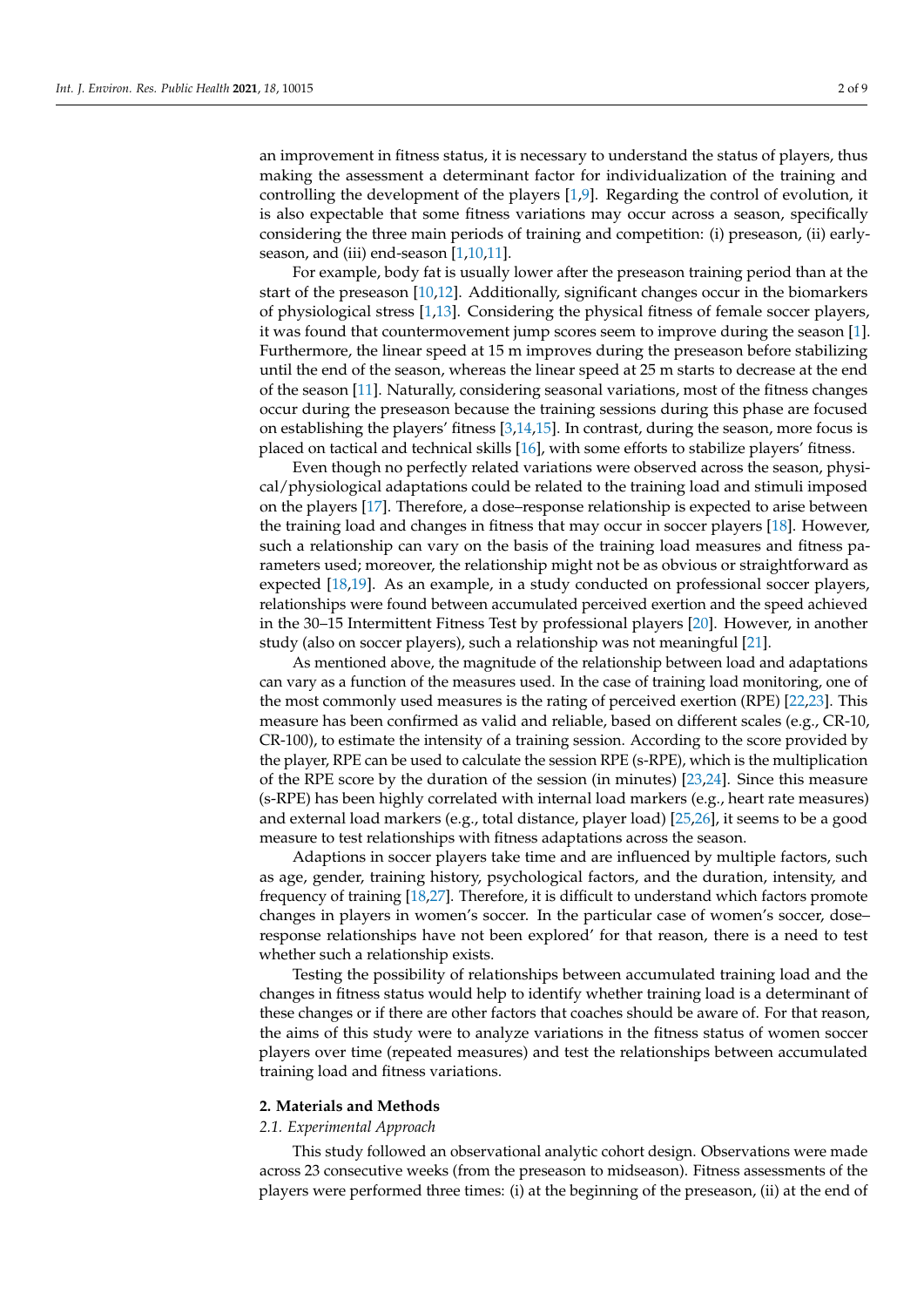the preseason, and (iii) during the middle of the season. Internal loads were collected daily in all training sessions between Au[gu](#page-2-0)st and January (Figure 1).

<span id="page-2-0"></span>

**Figure 1.** Timeline of the study.

#### *2.2. Participants*

6.84 cm; weight: 57.6  $\pm$  4.9 kg) competing in the first Portuguese League. The team had four weekly training sessions and one official match per week. The eligibility criteria for being considered in the analysis were as follows: (i) participation in at least 85% of the training sessions during the study, (ii) participants were present in all three assessments, (iii) absence of injuries or illness in the last four consecutive weeks, and (iv) players had at  $\Gamma$ in all physical assessments. Before the assessments, all players were informed about the example, were experienced before the assessment, when participate were internet as set the<br>study procedures and signed an informed consent. The study was approved by the local university and followed the ethical standards of the Declaration of Helsinki for the study of humans. The cohort included 22 female soccer players (age:  $22.7 \pm 5.21$  years; height: 162  $\pm$ least 2 years of experience. Three players were excluded because they did not participate of humans.

#### university and followed the ethical standards of the ethical standards of the Declaration of Helsinki for the study  $\alpha$ *2.3. Fitness Assessment*

performed during the same day of the week, following the same order, and at the same time were distributed across three sessions, interspersed by 24 h of recovery. We acknowledge the fact that a testing battery can be carried out in a single day [\[28\]](#page-8-7). However, it can ideally be distributed over 2-3 days [29]. Regardless of the days, it is important that the sequence is designed with the aim of ensuring the most adequate conditions of absence of fatigue in tests with a greater need for neuromuscular recruitment, leaving the tests with greater metabolic stress to the end [\[29\]](#page-8-8). Bioenergetic and neuromuscular considerations resulted in the applied test sequencing in the present study. Regarding the warm-up protocol, it was out of the scope of the address to intervente as it was always the team start (priysical trainer) conducting the warm-ups. The warm-ups consisted of low and self-paced running, followed by calisthenic exercises in which players performed two sets of 10 repetitions of walking lunges, single-leg deadlifts, and fontal and lateral high knee movements. These warm-ups were based on proposed strategies, highlighting the post-activation potentiation (PAP) exercises, as previously recommended and used  $[30,31]$ . Fitness assessments were conducted between August and January. All tests were of the day (7:30 p.m.) to limit data bias. During the three periods of assessments, all tests was out of the scope of the authors to intervene as it was always the team staff (physical

The first assessments comprised anthropometry and hip adductor and abductor strength tests. The second assessments comprised lower-body power, change-of-direction (COD), and linear speed tests. The third assessments comprised repeated sprint ability  $(50.1)$ a room with a stable temperature of  $23^{\circ}$ C and relative humidity of 55%. All field tests were conducted on a synthetic turf with a mean temperature of  $19.5 \pm 3.4 \degree$ C and a relative humidity of  $63\% \pm 4\%$ . (RSA) and Yo-Yo intermittent recovery (YYIR) tests. All indoor tests were performed in

A measuring tape (SECA 206, Hamburg, Germany) and a digital scale (SECA 874, Hamburg, Germany) were used to measure the participants' height and body weight, measured to the nearest 0.1 kg. During both assessments, all participants were in a vertical position and had no shoes and unnecessary accessories. To measure hip strength, the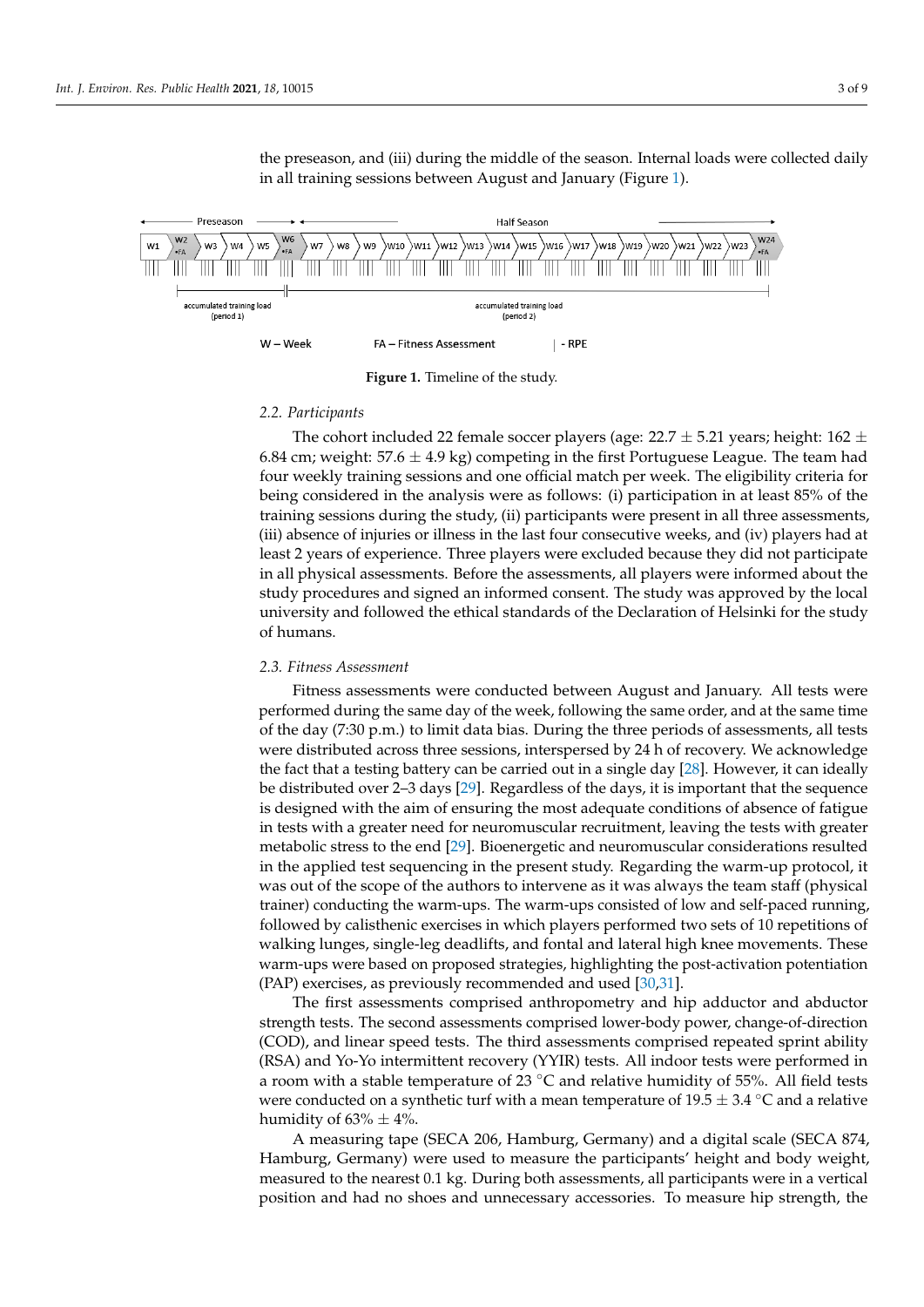squeeze test was conducted using a dynamometer (Smart Groin Trainer, Neuro excellence, Portugal), as in a previously recommended protocol [\[32\]](#page-8-11). For lower-body power performance, the squat jump (SJ) and countermovement jump (CMJ) with both hands on hips were assessed, using the Optojump system (Optojump, Microgate, Bolzano, Italia [\[33\]](#page-8-12). The jump height was used for analysis. The 20 m zig-zag test was conducted to measure the participants' COD performance, using photocell timing gates (Photocells, Brower Timing System, USA) with a protocol described elsewhere [\[34\]](#page-8-13). The best time in seconds was used for further analysis. A 30 m linear sprint test was executed using three pairs of photocell timing gates (Photocells, Brower Timing System, UT, USA). Three maximal trials were performed, and the best time was used for analysis. Furthermore, an RSA protocol was conducted using two pairs of photocell timing gates (Photocells, Brower Timing System, UT, USA). The running anaerobic sprint test (RAST) test was conducted. This test consisted of six 35 m linear sprints, interspersed by 10 s of recovery. The best time to complete the test, peak power, and fatigue index measures were used for analysis [\[35\]](#page-8-14). The minimum and maximum peak power and the fatigue index were determined using the following equations [\[36\]](#page-8-15):

Power = 
$$
\frac{\text{Weight} \times \text{Distance}^2}{\text{Time}^3}
$$
 and Fatigue Index =  $\frac{\text{MaxPower} - \text{MinPower}}{\text{Sum of 6 springs (s)}}$ .

Lastly, the participants completed the YYIR test to measure the  $VO<sub>2</sub>$ max. All player had to run 20 m from cone A to cone B and return to cone A (total: 40 m). After every 40 m covered, a 10 s recovery period was ensured. The speed started at 10 km/h, following progressive increases in velocity throughout the test. The YYIR ended when the player achieved total exhaustion or did not reach one of the 20 m cones at the beep timing. The number of completed shuttles and the total distance covered were recorded [\[37\]](#page-8-16). Additionally, during the YYIR test, all players used individual Bluetooth HRsensors for heart rate monitor (Polar H10, Polar-Electro, Kempele, Finland, recorded in 5 s intervals) to quantify each athlete's heart rate maximum (HRmax).

#### *2.4. Training Load Monitoring*

For measuring the internal load, 10 to 30 min after each training session, all players were asked about how hard the training session was, scored from 1–10, were 1 corresponds to "very light activity" and 10 corresponds to "maximal exertion" [\[38\]](#page-8-17). These scores were based on the CR-10 Borg scale [\[23\]](#page-8-2). All players were previously familiarized with this daily practice. The collected scores were then multiplied by the total duration in minutes of each training session, to obtain the session RPE [\[23\]](#page-8-2). The session RPE for each training session was used as the final outcome for further analysis.

#### *2.5. Statistical Analysis*

Subjects' characteristics are presented as means and standard deviations of the variables. For the variables of fitness assessment, a one-way repeated-measure analysis of variance (ANOVA) was performed to clarify the differences among the three assessments. If there was a significant effect, we used the Bonferroni multiple comparison test to determine significant differences among the three conditions for each variable. Eta squared ( $\eta^2$ ) values were used as an indicator of effect size. An  $\eta^2$  value of 0.00–0.19 was considered trivial, 0.20–0.49 was small, 0.50–0.79 was moderate, and  $\geq$ 0.80 was large [\[39\]](#page-8-18). The strength of the relationship between the variables of the fitness assessment and accumulated training load was determined using a Pearson product moment linear correlation coefficient (*r*). A paired *t*-test was used to compare the training load between the periods (preseason and midseason). Statistical analyses were conducted using the Statistical Package for the Social Sciences (SPSS version 22.0; Chicago, IL, USA), with a significance level of 0.05.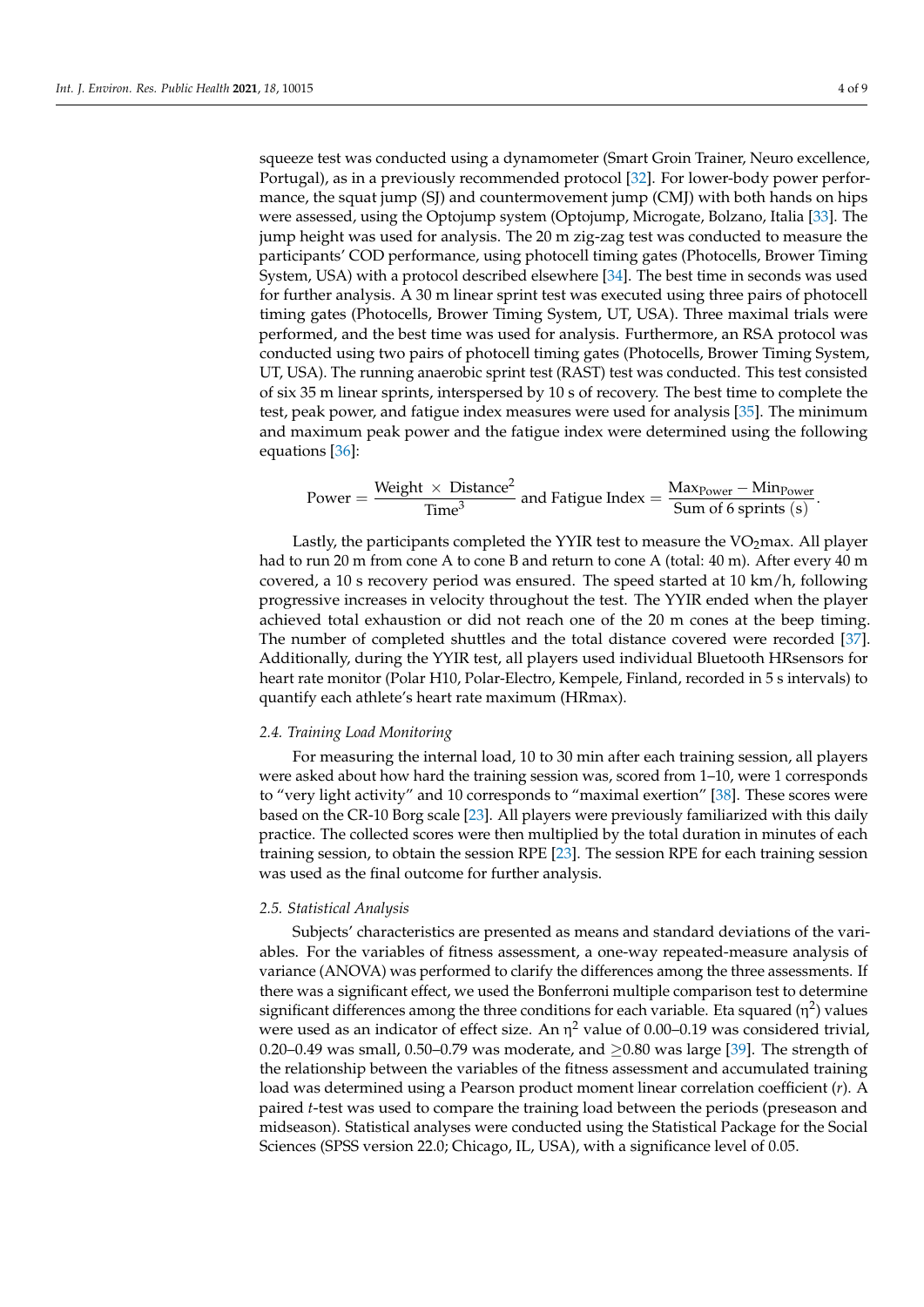### **3. Results**

The one-way repeated ANOVA revealed no significant differences for any of the variables analyzed at the three moments of fitness assessment (Table [1\)](#page-4-0). As there were no significant changes in the three moments observed, we chose to use the mean as a representative measure of physical status. The *t*-test revealed no differences in the training load between the periods of the season  $(t = 1.216; p = 0.235)$ .

<span id="page-4-0"></span>**Table 1.** Descriptions, F-statistics, and *p*-values of the fitness variables analyzed at the three moments of fitness assessment.

| Variable           | M1 (Mean $\pm$ SD)<br>M2 (Mean $\pm$ SD) | M3 (Mean $\pm$ SD) |                    | Mean $+$ SD       | p     | $\eta$ 2 |
|--------------------|------------------------------------------|--------------------|--------------------|-------------------|-------|----------|
| HRmax (beats/min)  | $198.2 \pm 3.57$                         | $201.41 \pm 12.80$ | $202.34 \pm 8.68$  | $200.65 \pm 9.48$ | 0.961 | 0.03     |
| VO2max mL/(kg·min) | $41.21 \pm 1.57$                         | $43.72 \pm 1.57$   | $43.96 \pm 1.57$   | $42.96 \pm 1.57$  | 0.833 | 0.07     |
| V10(m/s)           | $1.91 \pm 0.04$                          | $1.84 \pm 0.07$    | $1.91 + 0.15$      | $1.89 + 0.09$     | 0.564 | 0.13     |
| V30 (m/s)          | $4.83 \pm 0.09$                          | $4.69 \pm 0.17$    | $4.81 \pm 0.39$    | $4.78 \pm 0.20$   | 0.633 | 0.11     |
| COD20(s)           | $5.75 \pm 0.09$                          | $5.70 \pm 0.16$    | $5.83 \pm 0.32$    | $5.76 \pm 0.20$   | 0.496 | 0.15     |
| p.max(W)           | $423.66 \pm 50.95$                       | $405.12 + 68.29$   | $403.10 + 92.00$   | $410.62 + 64.16$  | 0.365 | 0.13     |
| p.min(W)           | $271.43 \pm 34.30$                       | $266.83 \pm 33.77$ | $246.76 \pm 50.92$ | $264.87 + 37.79$  | 0.219 | 0.13     |
| FI(%)              | $4.91 + 1.40$                            | $4.03 + 1.48$      | $5.12 \pm 1.81$    | $4.68 + 1.49$     | 0.768 | 0.04     |
| $SI$ (cm)          | $24.01 \pm 2.14$                         | $25.03 + 4.49$     | $25.56 + 3.68$     | $24.85 + 3.29$    | 0.684 | 0.21     |
| $CMJ$ (cm)         | $25.20 + 2.43$                           | $26.22 + 4.29$     | $26.29 \pm 3.39$   | $25.89 + 3.29$    | 0.179 | 0.23     |
| YYIR(m)            | $687.40 \pm 168.93$                      | $943.33 + 138.33$  | $714.2 + 163.17$   | $781.67 + 210.1$  | 0.095 | 0.27     |
| Addu (kg)          | $35.95 \pm 7.07$                         | $33.51 \pm 7.81$   | $32.69 \pm 6.10$   | $34.03 \pm 7.45$  | 0.220 | 0.15     |
| Abdu (kg)          | $34.32 \pm 5.71$                         | $30.92 + 5.32$     | $32.1 \pm 6.16$    | $32.45 + 6.16$    | 0.561 | 0.12     |

M1, M2, and M3: three measurement moments; *p*: *p*-value of F-statistic; η<sup>2</sup>: eta squared values; HRmax: heart rate maximum; VO<sub>2</sub>max: maximum oxygen volume; V10: 10 m sprint; V30: 30 m sprint; COD20: 20 m zig-zag test; p.max: maximum power; p.min; minimum power; FI: fatigue index; SJ: squat jump; CMJ: countermovement jump; YYIR: Yo-Yo intermittent recovery test; Addu: adductors; Abdu: abductors. *Int. J. Environ. Res. Public Health* **2021**, *181*, 15 6 of 10

> The time-course of the training load accumulated in the different microcycles is shown in Figure [2.](#page-4-1)

<span id="page-4-1"></span>

**Figure 2.** Average training load in the 23 weeks of observation. **Figure 2.** Average training load in the 23 weeks of observation.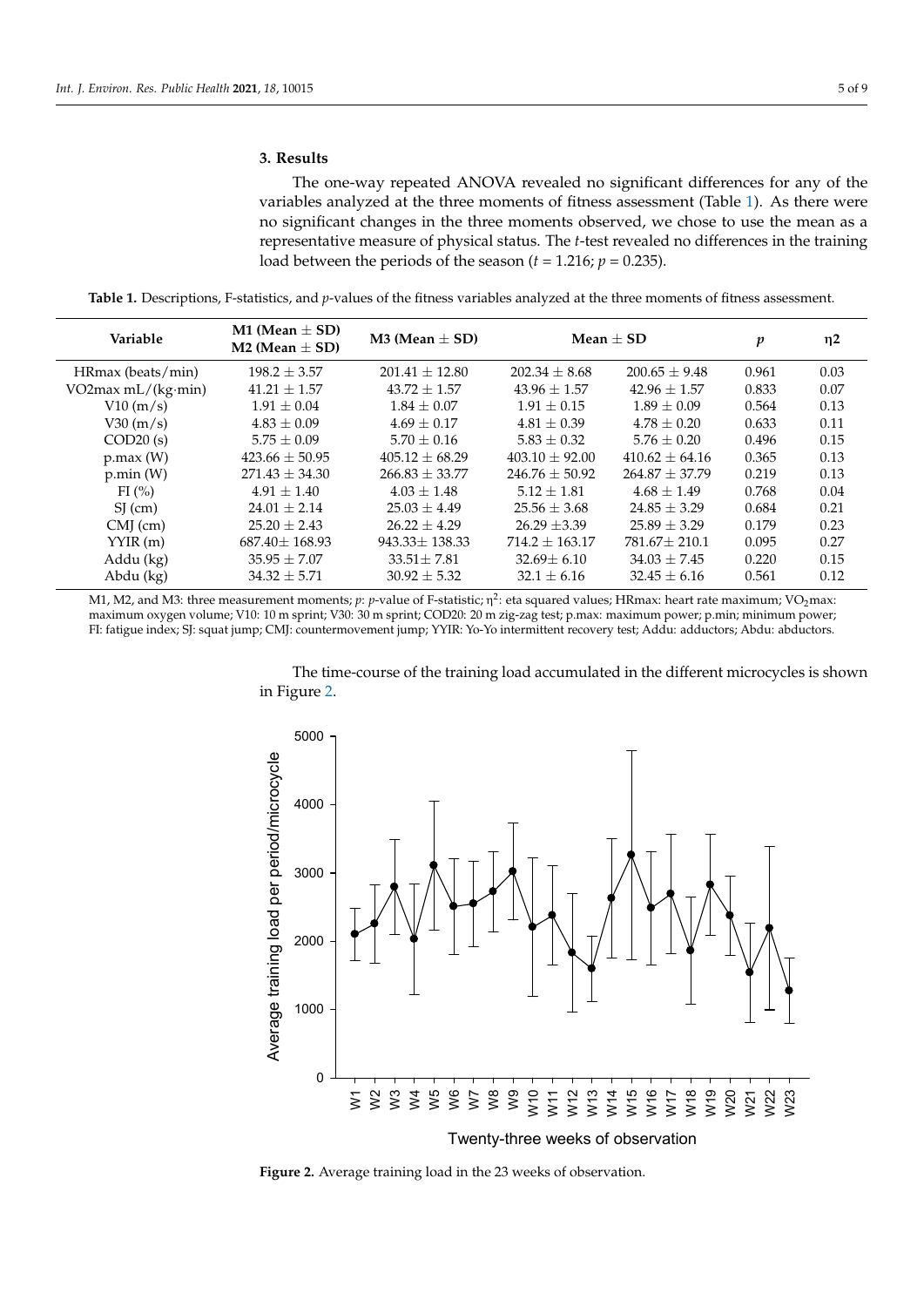Correlations between fitness variables and average training load can be observed in Table [2.](#page-5-0)

| Variable          | r        | <i>p</i> -Value | r        | <i>p</i> -Value |
|-------------------|----------|-----------------|----------|-----------------|
| <b>HRmax</b>      | $-0.126$ | 0.585           | $-0.447$ | 0.048           |
| $VO2$ max         | $-0.042$ | 0.850           | $-0.157$ | 0.486           |
| V10               | $-0.187$ | 0.417           | 0.056    | 0.816           |
| V30               | $-0.123$ | 0.596           | 0.023    | 0.922           |
| COD <sub>20</sub> | $-0.091$ | 0.695           | $-0.225$ | 0.341           |
| p.max             | 0.249    | 0.276           | 0.058    | 0.808           |
| p.min             | 0.351    | 0.119           | 0.256    | 0.276           |
| FI                | 0.080    | 0.731           | $-0.104$ | 0.662           |
| SJ                | 0.314    | 0.166           | 0.330    | 0.156           |
| <b>CMI</b>        | 0.351    | 0.119           | 0.441    | 0.052           |
| YYIR              | $-0.059$ | 0.811           | $-0.261$ | 0.295           |

<span id="page-5-0"></span>**Table 2.** Correlations between mean values fitness and average training load.

HRmax: heart rate maximum; VO<sub>2</sub>max: maximum oxygen volume; V10: 10 m sprint; V30: 30 m sprint; COD20: 20 m zig-zag test; p.max: maximum power; p.min; minimum power; FI: fatigue index; SJ: squat jump; CMJ: countermovement jump; YYIR: Yo-Yo intermittent recovery test.

#### **4. Discussion**

The current study aimed to analyze the variations of fitness status in women soccer players over time (repeated measures) and test the relationships between accumulated training load and fitness variations. To the best of our knowledge, this is the first study to simultaneously analyze variations in fitness status and training load from the beginning of preseason to the end of midseason, in the context of women's soccer. Concerning the first aim, there were no differences in fitness status during the analyzed period, contrary to our original hypothesis. Furthermore, no significant relationships were observed between the fitness status and the accumulated training load, which is also contrary to our hypothesis.

The literature has shown that athletes generally change their fitness status over the season, although this is not so straightforward. For example, a study showed that players' aerobic capacity was higher in the midseason than in the pre- and postseason, indicating that the participants tend to reach a peak performance in this variable in the middle of the competitive schedule before it decreases over the subsequent weeks [\[17\]](#page-7-15). However, another study revealed that these changes can be very different from season to season [\[40\]](#page-8-19). Furthermore, physical performance changes throughout a soccer season can be dependent on the fitness status observed at the beginning of the preseason period [\[41\]](#page-8-20). Furthermore, the abovementioned study revealed a lack of positive changes after a preseason period [\[41\]](#page-8-20).

Similar results were observed regarding  $VO<sub>2</sub>max$ , 15 m sprint, and agility tests in another study [\[10\]](#page-7-8). On the other hand, [\[1\]](#page-7-0) found no differences in performance in the countermovement jump with arm-swing and sprint performance over a season, similar to the current results. In addition, previous studies showed that training loads can vary between the different periods of a season [\[14,](#page-7-12)[15\]](#page-7-13), which suggests that variations in fitness status could be related to the training loads that the players experience.

However, in the current study, there were no significant differences in the training load when comparing the preseason and the midseason, which might justify the absence of differences in players' fitness status. In fact, there is a need to respect the training principles, such as progressive overload, individualization, and variation for ensuring training adaptations [\[42\]](#page-8-21). Indeed, training variation assumes an important role for avoiding a monotonous training cycle and allowing supercompensation to occur [\[43](#page-8-22)[,44\]](#page-8-23). For those reasons, the lack of differences in training load during the period observed in the present study may be related to poor management of training loads, as well as poor micro- and mesocycle planning [\[41\]](#page-8-20). Therefore, a dose–response relationship between training load variations and fitness status changes in the season could be suggested, although additional studies are required to confirm such an assumption. Specifically, studies in which the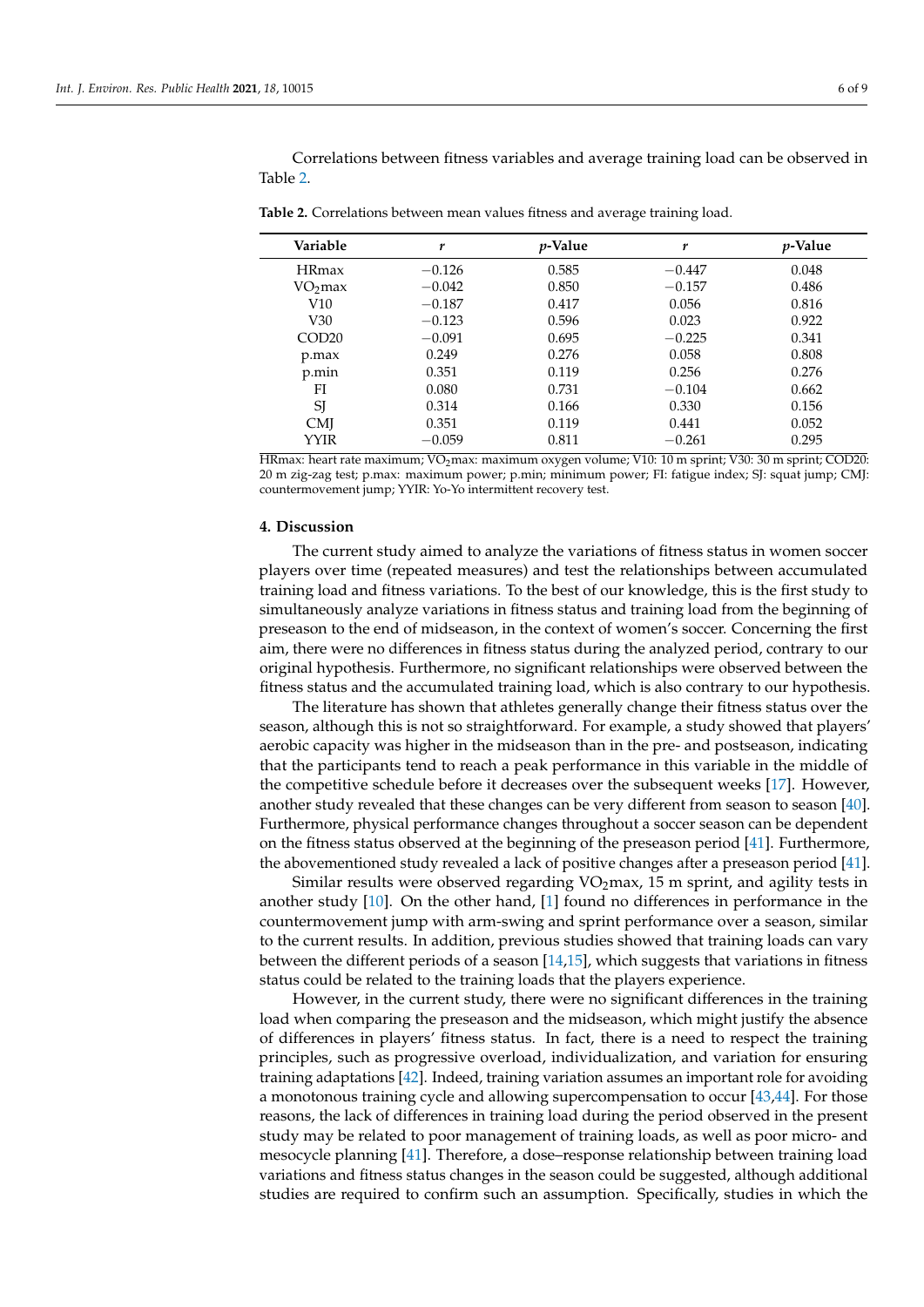training load is consciously manipulated to generate different magnitudes of changes are welcome.

Concerning the associations between physical status and training load, no significant values were reported. The literature suggests that a higher accumulated match time during the season is linked to better speed and CMJ performance, while a higher total exposure time is related to decreased power performances [\[19\]](#page-7-17). Therefore, it appears that both training and competitions define soccer players' physical status. However, another study showed significant negative associations between sRPE and physical fitness changes after a 9 week training period [\[21\]](#page-8-0). In fact, corroborating the abovementioned statement regarding the progressive overload training principle need for adaptations to occur, a study conducted on 34 junior male soccer players revealed that elite players with higher perceived training loads throughout a training period presented greater improvements in aerobic performance, when compared with their nonelite counterparts [\[45\]](#page-8-24). These facts reinforce the need for a better load management, respecting the training principles and biologic individuality for ensuring positive fitness changes after a training intervention.

At this point, sRPE is postulated as a consistent method of measuring internal training load among sessions for an entire season for youth soccer players [\[46\]](#page-8-25). However, sRPE is weakly related to independent high-intensity external load measures [\[47\]](#page-8-26), indicating that this measure might not capture the complexity of training loads in soccer. Therefore, we suggest that future studies investigate the correlations between fitness status and external training loads in soccer, which could shed light on this topic.

Studies in women's soccer are still scarce, which justifies one of the strengths of the current research. Moreover, we monitored the players over half a soccer season, which indicates the relevance of the current results to understanding the complexity of the relationship between training loads and fitness status in women's soccer. However, there is a need for future studies to analyze an entire season, for a greater perception of such relationships.

Nevertheless, caution is required when interpreting the data. First, all athletes in this study belonged to the same team, which reduces the study's external validity. Additionally, no measures of external training load were taken, which limits the comprehension of the phenomenon. Lastly, we were unable to collect measures of fitness status during the midseason period (just after this stage). For this reason, changes might have occurred that were not captured by our measurements. For those reasons, we recommend future studies to expand the current findings by investigating athletes from a larger sample, collecting external load measures (i.e., high-intensity data), and including more intermediate assessments of fitness status.

#### **5. Conclusions**

This study revealed no differences in the fitness status of women soccer players during the analyzed season. Moreover, fitness status had no significant relationship with accumulated training load. Further studies should be conducted to identify other possible relationships and eventually determine how specific elements of fitness status are associated with specific efforts exerted during training drills.

**Author Contributions:** L.G., F.M.C. and J.M.C.C. led the project, established the protocol, and wrote and revised the original manuscript; J.I.B. and H.S. collected the data, and wrote and revised the original manuscript; G.M.P., A.G.P.d.A., A.F.S., A.J.F. and R.S. wrote and revised the original manuscript. All authors have read and agreed to the published version of the manuscript.

**Funding:** This research received no external funding.

**Institutional Review Board Statement:** The study was conducted according to the guidelines of the Declaration of Helsinki and approved by the Institutional Review Board (or Ethics Committee) of the Polytechnic Institute of Viana do Castelo School of Sport and Leisure (code: CTC-ESDL-CE001-2021).

**Informed Consent Statement:** Informed consent was obtained from all subjects involved in the study.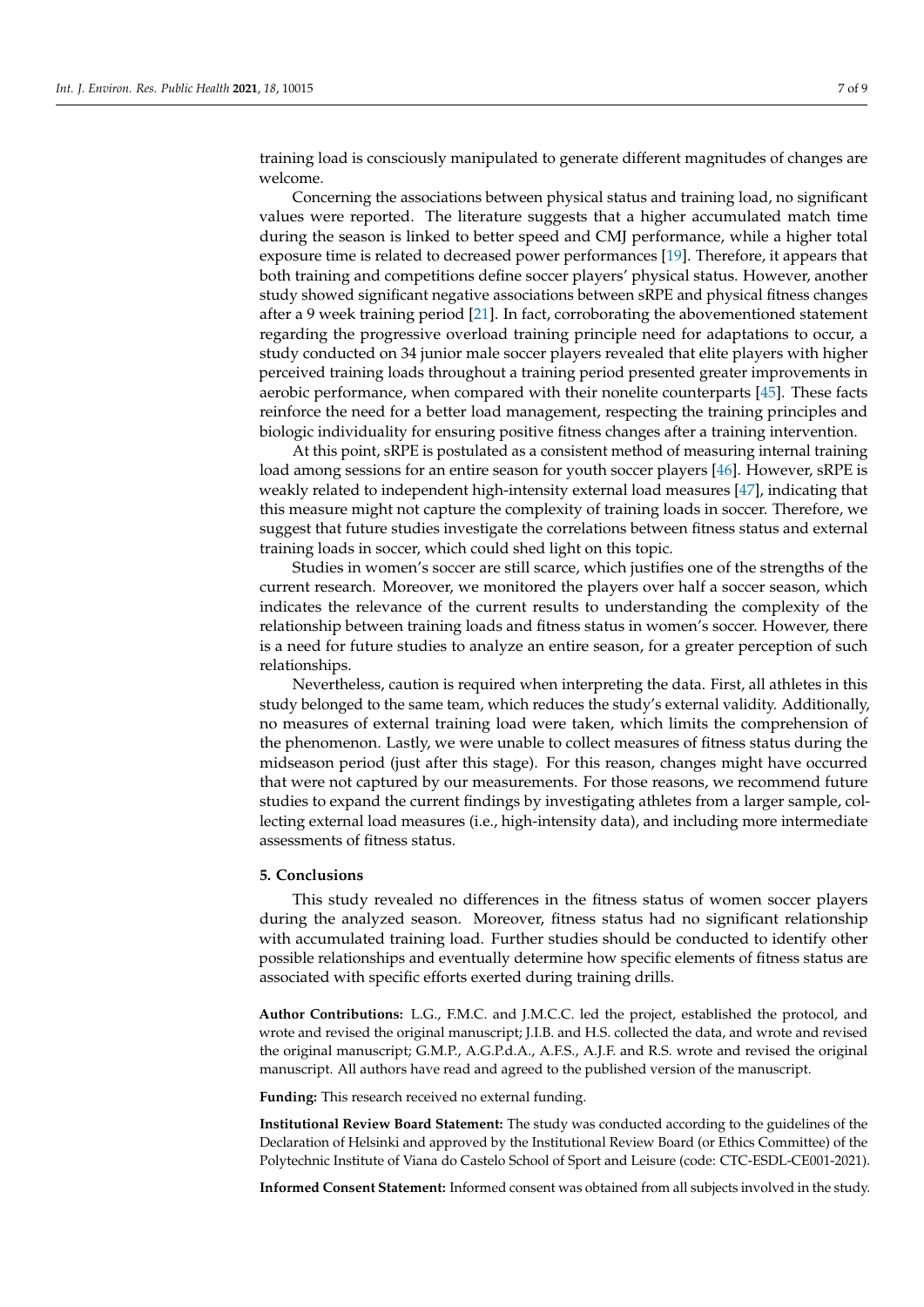**Acknowledgments:** This work was funded by Fundação para a Ciência e Tecnologia/Ministério da Ciência, Tecnologia e Ensino Superior through national funds and, when applicable, co-funded EU funds under the project UIDB/50008/2020 to Filipe Manuel Clemente. Hugo Sarmento gratefully acknowledges the support of a Spanish government subproject 'Integration ways between qualitative and quantitative data, multiple case development, and synthesis review as the main axis for an innovative future in physical activity and sports research' [PGC2018-098742-B-C31] (Ministerio de Economía y Competitividad, Programa Estatal de Generación de Conocimiento y Fortalecimiento Científico y Tecnológico del Sistema I + D + i), which is part of the coordinated project 'New approach of research in physical activity and sport from a mixed methods perspective' (NARPAS\_MM) [SPGC201800x098742CV0].

**Conflicts of Interest:** The authors declare no conflict of interest.

#### **References**

- <span id="page-7-0"></span>1. Stepinski, M.; Ceylan, H.I.; Zwierko, T. Seasonal Variation of Speed, Agility and Power Performance in Elite Female Soccer Players: Effect of Functional Fitness. *Phys. Act. Rev.* **2020**, *8*, 16–25. [\[CrossRef\]](http://doi.org/10.16926/par.2020.08.03)
- <span id="page-7-1"></span>2. McCormack, W.; Stout, J.; Wells, A.; Gonzalez, A.; Mangine, G.; Hoffman, J. Predictors of High-Intensity Running Capacity in Collegiate Women during a Soccer Game. *J. Stregth Cond. Res.* **2014**, *28*, 964–970. [\[CrossRef\]](http://doi.org/10.1519/JSC.0000000000000359) [\[PubMed\]](http://www.ncbi.nlm.nih.gov/pubmed/24378664)
- <span id="page-7-2"></span>3. Bangsbo, J.; Mohr, M.; Krustrup, P. Physical and Metabolic Demands of Training and Match-Play in the Elite Foot- Ball Player. *J. Sports Sci.* **2006**, *24*, 665–674. [\[CrossRef\]](http://doi.org/10.1080/02640410500482529)
- <span id="page-7-3"></span>4. Datson, N.; Drust, B.; Weston, M.; Jarman, I.; Lisboa, P.; Gregson, W. Match Physical Performance of Elite Female Soccer Player during International Competition. *J. Stregth Cond. Res.* **2017**, *31*, 2379–2387. [\[CrossRef\]](http://doi.org/10.1519/JSC.0000000000001575) [\[PubMed\]](http://www.ncbi.nlm.nih.gov/pubmed/27467514)
- 5. Andersson, H.; Randers, M.; Heiner-Moller, A.; Krustrup, P.; Mohr, M. Elite Female Soccer Players Perform More High-Intensity Running When Playing in International Games Compared with Domestic League Games. *J. Stregth Cond. Res.* **2010**, *24*, 912–919. [\[CrossRef\]](http://doi.org/10.1519/JSC.0b013e3181d09f21)
- <span id="page-7-4"></span>6. Doyle, B.; Browne, D.; Horan, D. The Relationship of Aerobic Endurance and Linear Speed on Repeat Sprint Ability Performance in Female International Footballers. *Int. J. Hum. Mov. Sports Sci.* **2020**, *8*, 147–153. [\[CrossRef\]](http://doi.org/10.13189/saj.2020.080407)
- <span id="page-7-5"></span>7. Krustrup, P.; Mohr, M.; Ellingsgaard, H.; Bangsbo, J. Physical Demands during an Elite Female Soccer Game: Importance of Training Status. *Med. Sci. Sports Exerc.* **2005**, *37*, 1242–1248. [\[CrossRef\]](http://doi.org/10.1249/01.mss.0000170062.73981.94) [\[PubMed\]](http://www.ncbi.nlm.nih.gov/pubmed/16015145)
- <span id="page-7-6"></span>8. Sánchez, J.; Carretero, M.; Casamichana, D.; Arcos, A.L. Effects of Man-Marking on Heart Rate, Perceived Exertion and Technical-Tactical Demands on Youth Soccer Players. *RICYDE. Rev. Int. Cienc. Deport.* **2016**, 281–296. [\[CrossRef\]](http://doi.org/10.5232/ricyde)
- <span id="page-7-7"></span>9. Gravina, L.; Gil, S.; Ruiz, F.; Zubero, J.; Gil, J.; Irazusa, J. Anthropometric and Physiological Differences Betweem First Team and Reverse Soccer Players Aged 10-14 Years at the Beginning and End of the Season. *J. Strength Cond. Res.* **2008**, *22*, 1308–1314. [\[CrossRef\]](http://doi.org/10.1519/JSC.0b013e31816a5c8e)
- <span id="page-7-8"></span>10. Caldwell, B.; Peters, D. Seasonal Variation in Physiological Fitness of a Semiprofessional Soccer Team. *J. Strength Cond. Res.* **2009**, *23*, 1370–1377. [\[CrossRef\]](http://doi.org/10.1519/JSC.0b013e3181a4e82f)
- <span id="page-7-9"></span>11. Mara, J.; Thompson, K.; Pumpa, K.; Ball, N. Periodisation and Physical Performance in Elite Female Soccer Players. *Int. J. Sports Physiol. Perform.* **2015**, *10*, 664–669. [\[CrossRef\]](http://doi.org/10.1123/ijspp.2014-0345)
- <span id="page-7-10"></span>12. Ostojic, S.M. Seasonal Alterations in Body Composition and Sprint Performance of Elite Soccer Players. *J. Exer. Physiol.* **2003**, *6*, 24–27.
- <span id="page-7-11"></span>13. Silva, J.R. Biochemical Impact of Soccer: An Analysis of Hormonal, Muscle Damage, and Redox Markers during the Season. *Appl. Physiol. Nutr. Metab.* **2014**, *39*, 432–438. [\[CrossRef\]](http://doi.org/10.1139/apnm-2013-0180) [\[PubMed\]](http://www.ncbi.nlm.nih.gov/pubmed/24669984)
- <span id="page-7-12"></span>14. Jeong, T.S.; Reilly, T.; Morton, J.; Bae, S.W.; Drust, B. Quantification of the Physiological Loading of One Week of "Pre-Season" and One Week of "in-Season" Training in Professional Soccer Players. *J. Sports Sci.* **2011**, *29*, 1161–1166. [\[CrossRef\]](http://doi.org/10.1080/02640414.2011.583671)
- <span id="page-7-13"></span>15. Fessi, M.S.; Nouira, S.; Dellal, A.; Owen, A.; Elloumi, M.; Moalla, W. Changes of the Psychophysical State and Feeling of Wellness of Professional Soccer Players during Pre-Season and in-Season Periods. *Res. Sport. Med.* **2016**, *24*, 375–386. [\[CrossRef\]](http://doi.org/10.1080/15438627.2016.1222278) [\[PubMed\]](http://www.ncbi.nlm.nih.gov/pubmed/27574867)
- <span id="page-7-14"></span>16. Dupont, G. The Effect of in Season High Intensity Interval. *J. Strength Cond. Res.* **2004**, *18*, 584–589. [\[PubMed\]](http://www.ncbi.nlm.nih.gov/pubmed/15320689)
- <span id="page-7-15"></span>17. Purdom, T.M.; Levers, K.S.; McPherson, C.S.; Giles, J.; Brown, L. A Longitudinal Prospective Study: The Effect of Annual Seasonal Transition and Coaching Influence on Aerobic Capacity and Body Composition in Division I Female Soccer Players. *Sports* **2020**, *8*, 107. [\[CrossRef\]](http://doi.org/10.3390/sports8080107)
- <span id="page-7-16"></span>18. Clemente, F.; Clark, C.; Castillo, D.; Sarmento, H.; Nikolaidis, P.T.; Rosemann, T.; Knechtle, B. Variations of Training Load, Monotony, and Strain and Dose-Response Relationships with Maximal Aerobic Speed, Maximal Oxygen Uptake, and Isokinetic Strength in Professional Soccer Players. *PLoS ONE* **2019**, *14*, e0225522. [\[CrossRef\]](http://doi.org/10.1371/journal.pone.0225522)
- <span id="page-7-17"></span>19. Jaspers, A.; Brink, M.S.; Probst, S.G.M.; Frencken, W.G.P.; Helsen, W.F. Relationships Between Training Load Indicators and Training Outcomes in Professional Soccer. *Sport. Med.* **2017**, *47*, 533–544. [\[CrossRef\]](http://doi.org/10.1007/s40279-016-0591-0)
- <span id="page-7-18"></span>20. Campos-Vazquez, M.A.; Toscano-Bendala, F.J.; Mora-Ferrera, J.C.; Suarez-Arrones, L.J. Relationship between Internal Load Indicators and Changes on Intermittent Performance after the Preseason in Professional Soccer Players. *J. Strength Cond. Res.* **2017**, *31*, 1477–1485. [\[CrossRef\]](http://doi.org/10.1519/JSC.0000000000001613)